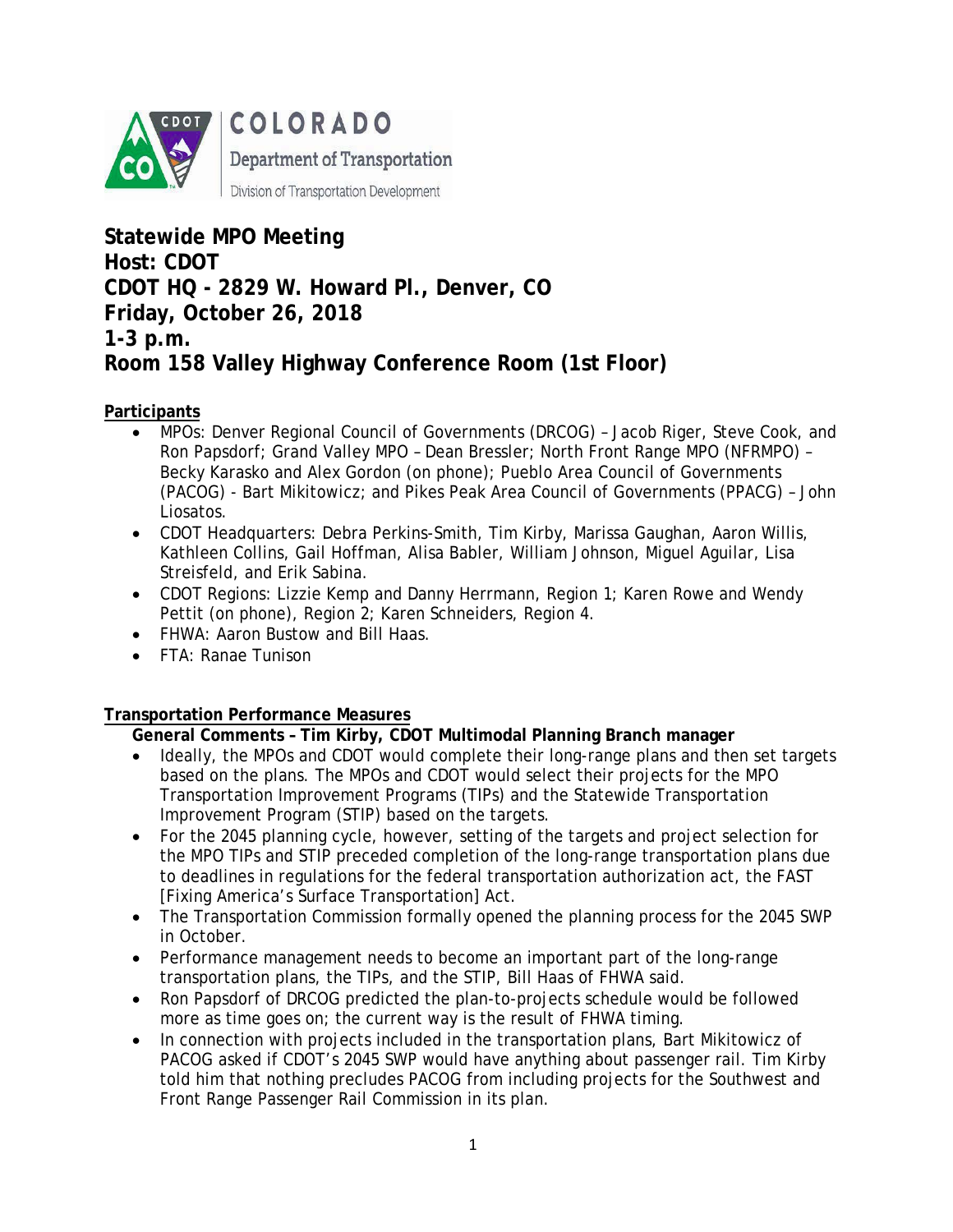**Updates from CDOT Performance and Asset Management Branch - William Johnson, CDOT Transportation and Asset Management Branch manager**

- CDOT met its Oct. 1, 2018 deadline for submitting its baseline report on the National Performance Measures to FHWA headquarters. William thanked staff members of the Colorado Division Office of FHWA for their assistance.
- The MPOs have a Nov.15 deadline for completion of their signed Memorandums of Understanding (MOU) with CDOT for safety (Performance Management – PM – 1), infrastructure (PM2), and system performance (PM3).
- In response to a question, Bill Haas said the PM1, PM2, and PM3 MOUs should not include anything about transit at this point because adding transit might make it difficult for the MPOs to meet the Nov. 15 deadline.
- Marissa Gaughan said transit agencies do not need to be signatories to the PM1, PM2, and PM3 MOUs. This is another reason it makes sense for a separate Transit PM MOU developed in coordination with FTA, CDOT DTR, and the MPOs. All MOUs are part of the overall CDOT Memorandum of Agreement (MOA).
- William Johnson discussed the PM1, PM2, and PM3 MOU template that includes safety, infrastructure condition, system performance, freight, and air quality. He noted DRCOG has to submit a Congestion Mitigation and Air Quality (CMAQ) performance plan this year because it is the only MPO in the state with a population of 1 million. Later, all MPOs with populations of more than 200,000 will have to submit CMAQ performance plans if in an air quality nonattainment or maintenance area.
- Attendees agreed that the MOU template should have language stating that the MOU supersedes the earlier separate safety MOUs.
- William Johnson said the MPOs should pass resolutions that set the targets; they need not pass resolutions approving the MOUs. MPOs should send the signed resolutions to him at CDOT and Bill Haas at FHWA.

### **Memo and Updates from CDOT Traffic and Safety Engineering Branch – Alisa Babler, Traffic and Safety Engineering Branch**

- The MPOs have a February 28, 2019 deadline for safety targets.
- Because safety targets are set annually, the MPOs will need to annually adopt and submit to FHWA and CDOT target-setting signed resolutions.
- CDOT performance measures are on a 5-year rolling average. The safety performance measures are for numbers and rates of fatalities and serious injuries, as well as the number of non-motorized fatalities and serious injuries. The 5-year rolling average targets for 2019 are:

| Measure                                                                 | Target           |
|-------------------------------------------------------------------------|------------------|
| Number of Fatalities*                                                   | 644              |
| Fatality Rate per 100 million vehicle miles traveled (VMT)*             | 1.21             |
| Number of Serious Injuries*                                             | 2,909            |
| Serious Injury Rate per 100 million VMT                                 | 5.575            |
| Number of Non-Motorist Fatalities and Serious Injuries (Pedestrians and | $\overline{514}$ |
| Bicyclists)                                                             |                  |

\**These must be the same for both the National Highway Transportation Safety Administration's Highway Safety Plan and FHWA's Highway Safety Improvement Plan*

• The 2018 targets were 5-year rolling averages for 2014-2018 based on trend analysis of 2012-2016 data. CDOT will base the 2015-2019 targets on analysis of trends for 2013- 2017.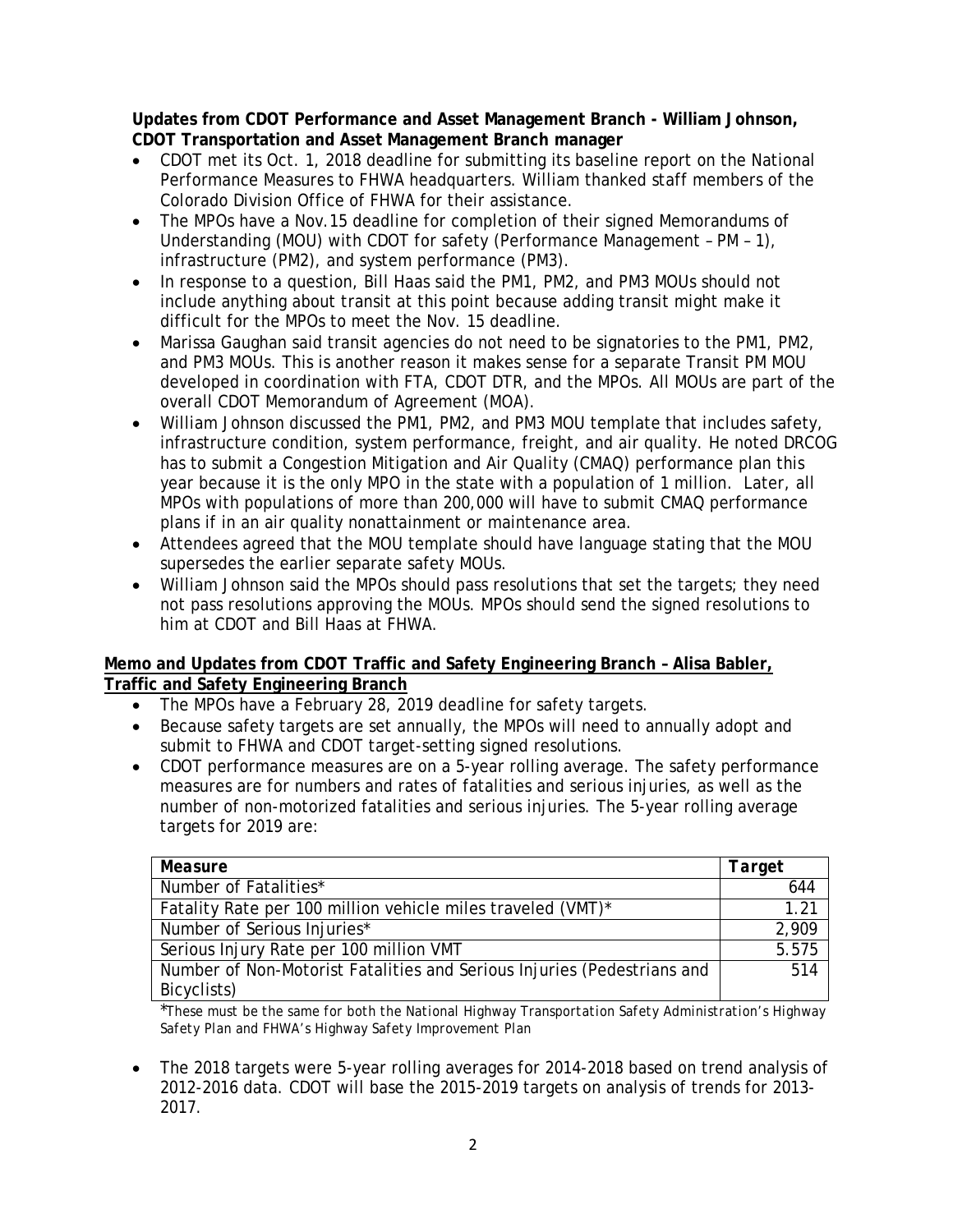- The 2015-2019 safety targets reflect a continued expectation of increases in fatalities, but at lower rates, and a continued decrease in serious injury crashes. Those expectations arise from legalization of marijuana, distracted driving due to more technology, steady gas prices, and increasing population density along the Front Range, according to a memo included in the Statewide MPO agenda packet.
- Sixteen percent of all fatalities involved bicyclists and pedestrians.
- Challenges for data analysis are:
	- o An upgrade and rollout of a new Colorado Department of Revenue (DOR) crash data system, which resulted in some missing Denver injury crash records in 2016. Therefore, 2016 and 2017 data on serious injuries is likely to increase after DOR compiles all the data.
	- o Predicting VMT creates another variable that could affect fatality and serious injury rates.
- A Local Road Safety Plan Peer Exchange will be Dec. 18-19, 2018 at Douglas County Fairgrounds in Castle Rock. The peer exchange will focus on development of local road safety plans to identify, analyze, and prioritize roadway safety improvements for local roads, which are roads that CDOT does not own (also called off-system roads).
- According to a publicity flyer distributed at the meeting, local roads experience three times the fatality rate of Interstates.
- The peer exchange will have a rural focus, but it also is applicable to urban areas. The target audience is local traffic engineers.
- Off-system roads are eligible for federal Highway Safety Improvement Program (HSIP) funds.

### **Transit Transportation Planning and Management (TPM) - CDOT Division of Transit and Rail (DTR) and Federal Transit Administration (FTA) – Ranae Tunison**

- Oct. 1 was supposed to be the deadline for submittal of transit performance measures to FTA and the Division of Transit and Rail (DTR).
- The transit agencies and the MPOs should be working with DTR on the transit measures.
- This is a summary of what the MPOs have done to date:
	- o GVMPO Staff will meet on Tuesday to discuss the matter, and will get it done as quickly as possible. Staff will submit the required documentation as soon as possible.
	- o NFRMPO FTA has granted the Greeley-Evans Transit (GET) an extension until Nov. 1 to submit their Transit Asset Management (TAM) measures. The MPO will readopt the TAM targets once GET submits them to FTA.
	- o PPACG Mountain Metro will work on the transit measures with the MPO.
	- o DRCOG RTD and DRCOG will work on a resolution.
	- o PACOG Cannot say anything right now due to the absence of the MPO's principal transportation planner.
- Marissa said DTR should attend the next Statewide MPO meeting to update all on the effort.

# **Travel Survey and Travel Model – CDOT, Erik Sabina**

Travel Survey

- Erik discussed what the travel survey should entail, and asked these questions of the MPOs:
	- o Do you agree that CDOT and its consultant should survey half the 20,000 households in 2021, with the remaining 10,000 households surveyed periodically after that?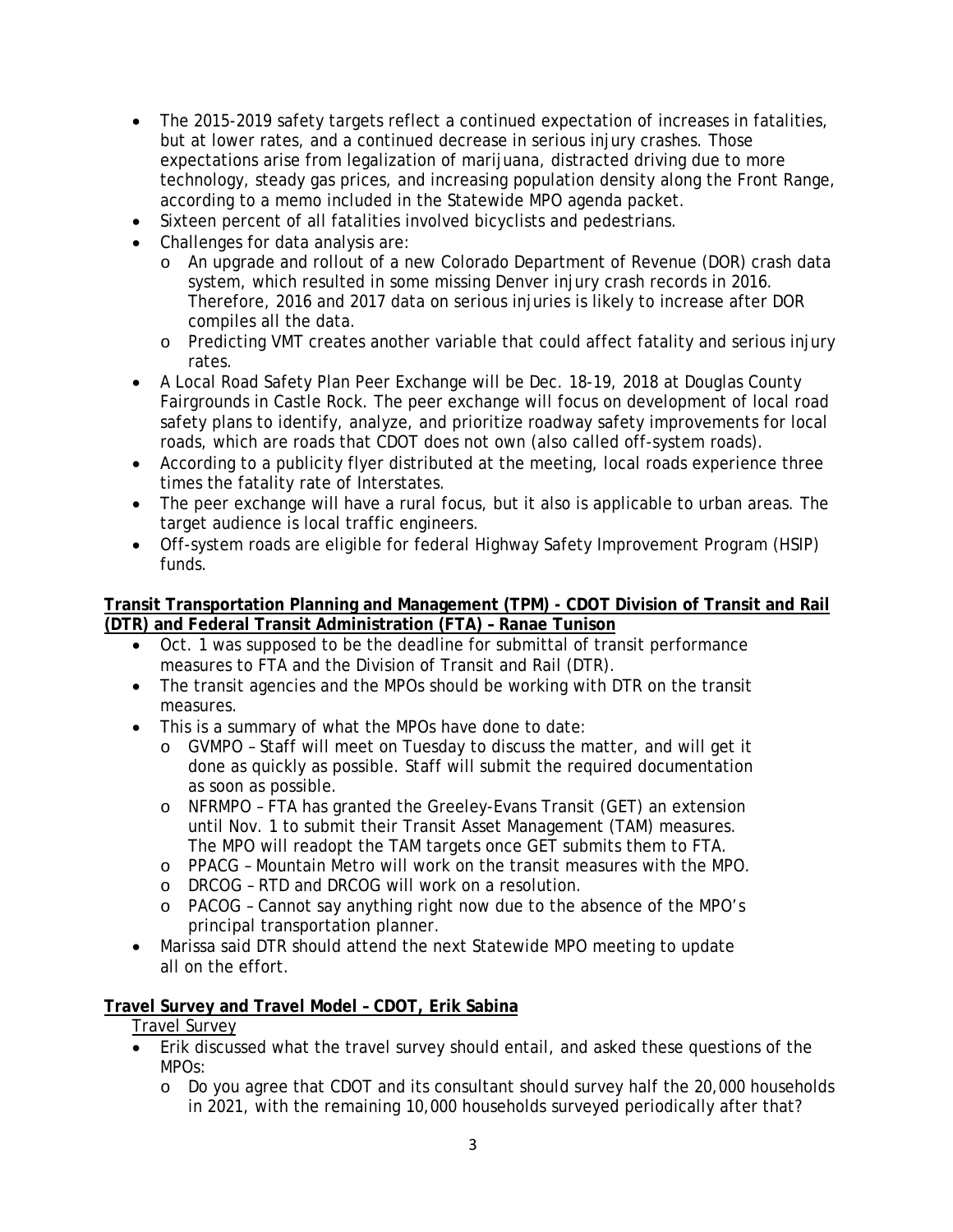- o Do you agree that all days of the week should be included in the survey to obtain information on recreational trips?
- o Are you in favor of a smart phone-based household diary survey, with special supplements for populations that may not have smart phones, such as the elderly?
- o Do you agree that CDOT should acquire a set of complementary "big data" for the survey project to supplement the household diary survey?
- Most of the MPO representatives at the meeting seemed to indicate agreement with these survey features. Additional comments made included:
	- o The survey should include such special events as Bronco and Air Force Academy games.
	- o Using the Longwoods International periodic surveys of 1,500 households for the tourism office would be a good idea, but CDOT might want to delve into submarkets, such as hunters, skiers, and whitewater rafters.
	- o It also would be important to obtain destination data from the GPS systems installed in many rental cars.
- An estimated base cost for a statewide travel survey would be \$6 million, or \$300 for each of the 20,000 households spread over time. To produce robust results, the travel survey should go beyond household diaries done via smart phones.
- Debra Perkins-Smith said CDOT should write a scope of work and then all parties should decide how much each MPO and CDOT should contribute to the total cost.
- Reaction to the outline for a travel survey were:
	- o GVMPO Will try to get some money for statewide travel survey with a focus on Grand Junction.
	- o DRCOG Current cost estimates may not be that firm because it is still a few years out. Ron Papsdorf joked that DRCOG would agree to the same Regional Priority Program (RPP) formula voted on at that morning's STAC meeting. Under that formula, DRCOG would receive a lower percentage of RPP money based on its population.

#### Statewide Travel Model

- Erik said he has calibrated the Statewide Travel Model for 2010, and validated it for 2015.
- For the 2045 scenario that CDOT will use for planning purposes, he is merging land use and travel networks into a single set of inputs for the model.
- The next steps will be automating model input development, with the help of a consultant who will begin work in 2019.

# **MPO, FHWA, and FTA Updates - Staff**

- *DRCOG* DRCOG released its Active Transportation Plan on Oct. 26. The Request for Proposals (RFP) for the MPO transportation plan will be out until Dec. 7. The MPO is working on PM2 and PM3 targets and finalizing its congestion report. The MPO also has considerable participation in its regional technology efforts.
- *GVMPO* The travel model RFP is out. The MPO should release the RFP for the 2045 Plan in the second quarter of 2019, and adopt the 2045 RTP in fall 2019.
- *NFRMPO* The call for projects for TIP years FY 2022 and FY 2023 opened on Oct. 12 and will close Dec. 21. The MPO Planning Council adopted CDOT's PM2 and PM3 targets in September and the TAM targets in October. The MPO will need to re-adopt the TAM targets once it receives the Greeley-Evans Transit targets. January 2019 is the expected completion for the 2045 Regional Travel Demand Model.